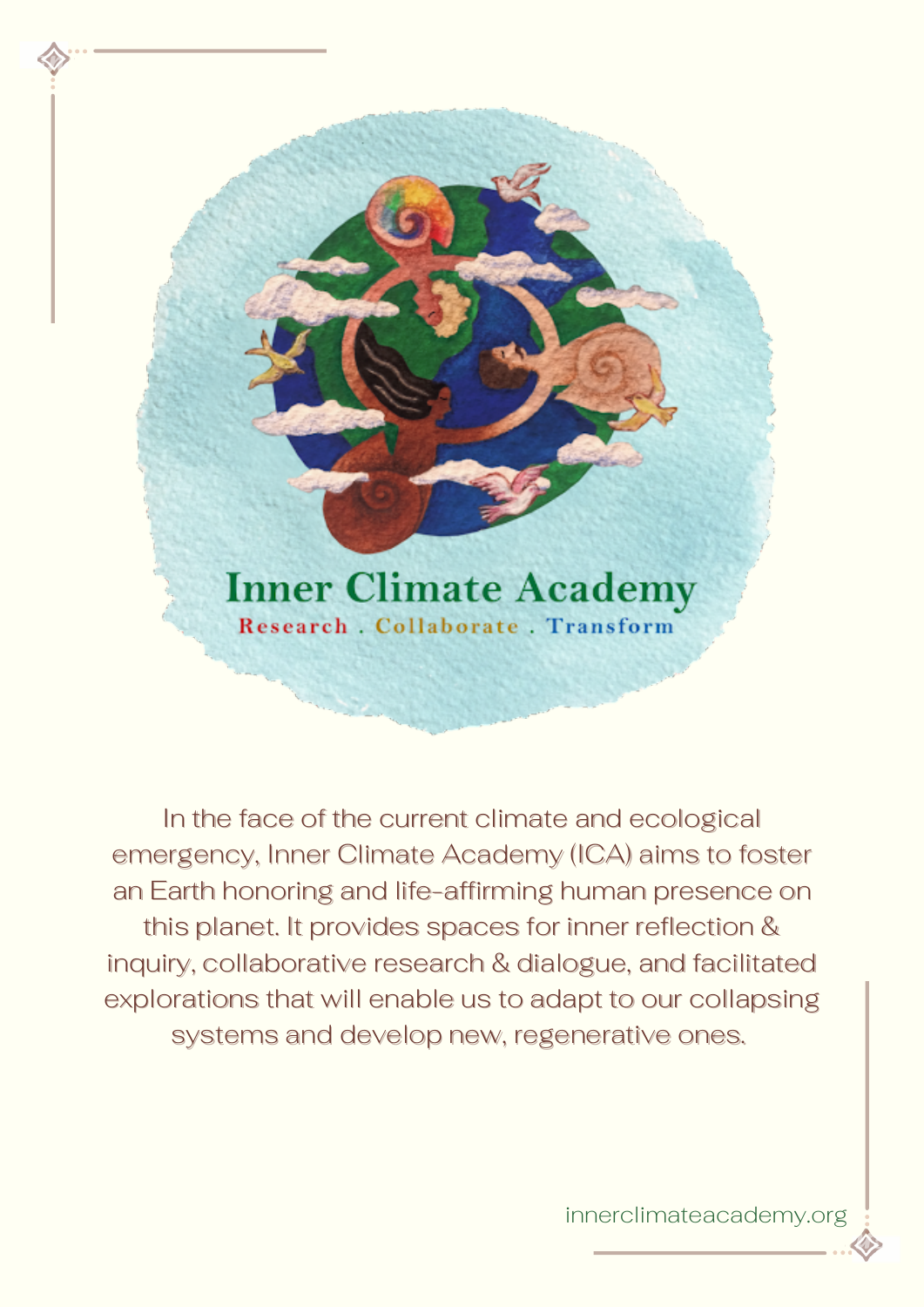

An **eco-centric worldview** holds that Earth's ecology and ecosystems *(including its atmosphere, water, land, and all life forms)* have intrinsic value - they should be valued and protected even if they can't be used as resources by humans.

This theme underpins all work at ICA.

We believe that this fundamental shift to an eco-centric worldview is the transformation required in the world right now. This is in alignment with, and derived from, Indigenous thinking and wisdom, which can help us make this journey from EGO to ECO.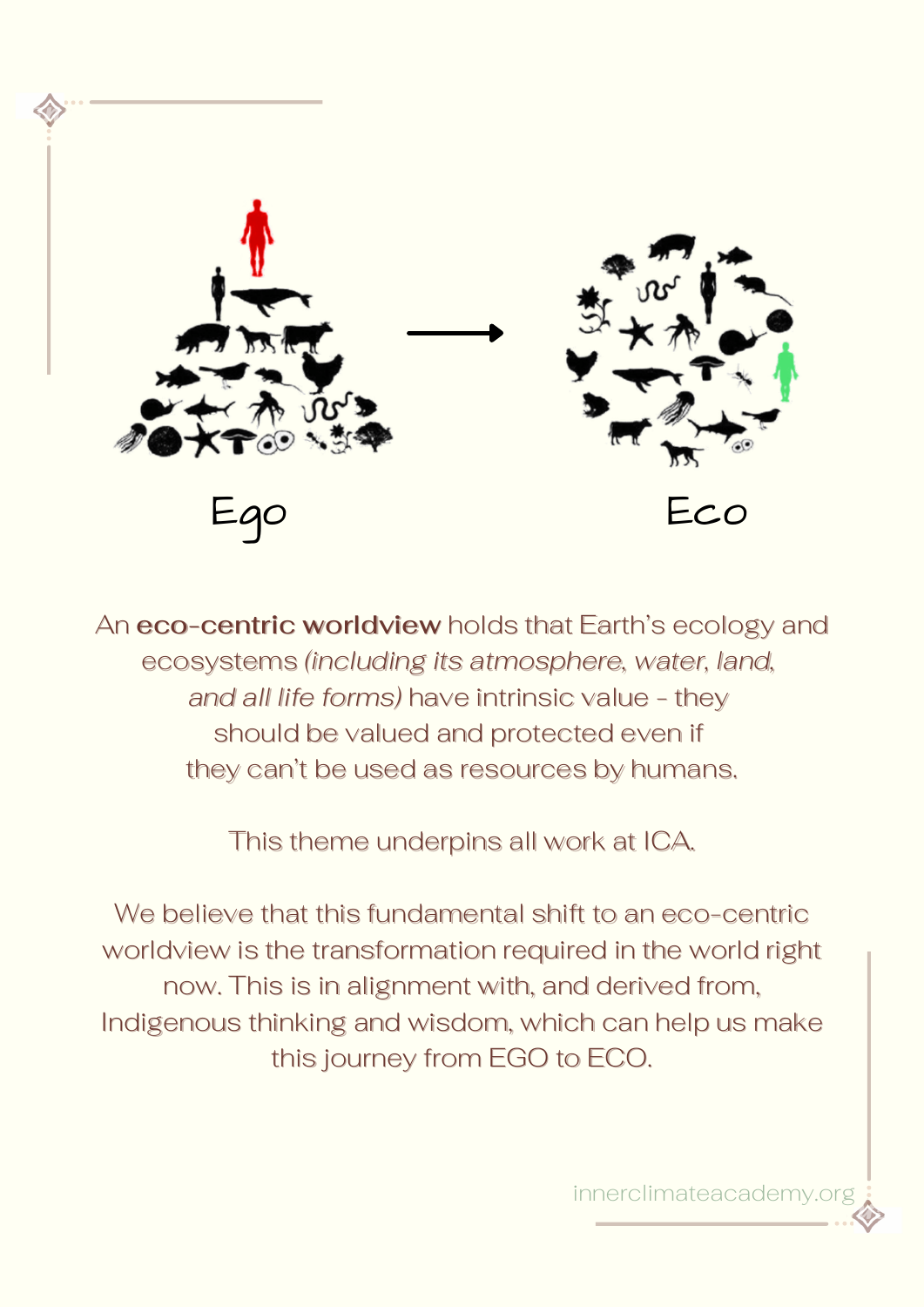# Emerging Leaders Forum

Eco-centric Perspectives in Environmental Leadership, Regenerative Living, Climate Adaptation and Community Resilience

An Indo-Australian Collaborative Platform, '21 - '22

This collaborative project aims to weave Indigenous wisdom & academic perspectives towards a transformation of environmental leadership.

As a participant, you will be part of a forum that brings a select group of emerging leaders together online over the course of 6 months to undertake a journey of inquiry into ecocentric perspectives.

The ICA team, along with academics and indigenous thought leaders from India and Australia, will guide the group through a learning journey that includes experiential group processes, facilitated self-inquiry sessions, monthly lectures, talks and discussions, and coaching sessions via Zoom calls.

These sessions would help you discover how a shift in world-view (towards ecocentrism) could impact your environmental leadership and consequently, the projects you work on. You will be supported through facilitation and coaching from the ICA team, invited mentors, and a moderated a peer to peer online forum.

Click here to see the list of speakers, [facilitators](https://innerclimateacademy.org/elf/#thought-leaders) and [mentors](https://innerclimateacademy.org/elf/#thought-leaders) <https://bit.ly/3DzsGqZ>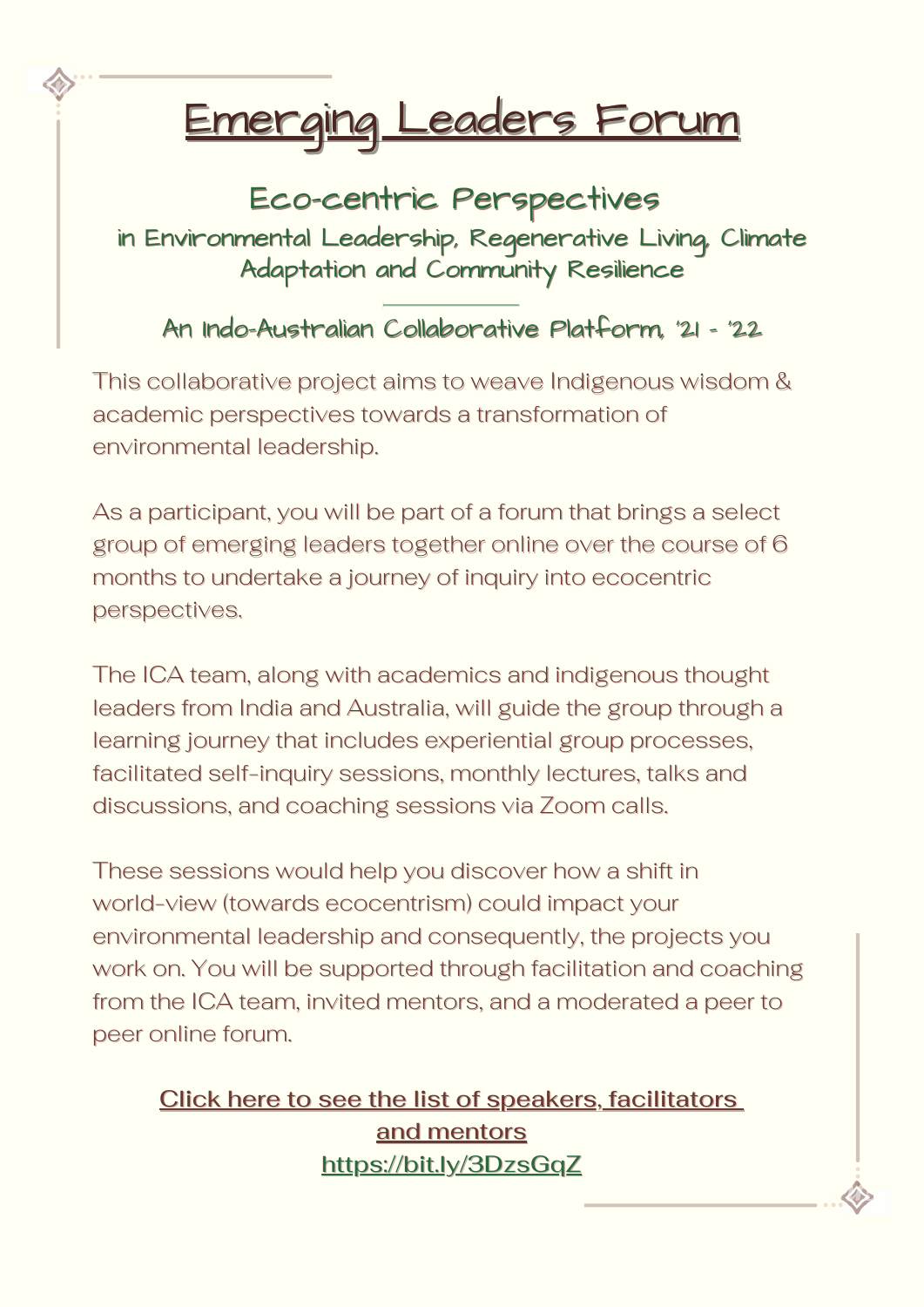## Introductory sessions Dec 2021

In the introductory sessions, we would present with the plan and processes for the next 6 months, introduce you to ecocentrism, provide you with a repository of self-learning resources, offer opportunities for peer-to-peer networking, and a facilitate a space for you to present your journey and project(s) to the group, inviting their feedback, support and collaboration.

There would also be sessions from invited speakers to introduce you to self-inquiry processes that will be used in the forum. Optional one-on -one sessions are always available with ICA facilitators for support and to address individual challenges and concerns.

## Monthly talks by thought leaders

Jan 2022 - Mar 2022

Every month, there will be sessions with invited academics/researchers from India and Australia who will talk about ecocentrism and how it applies to their work.

There will also be sessions with invited Australian Aboriginal thought-leaders as well as Indian Adivasi elders and leaders, who will talk about their lived experience of ecocentrism, and their understanding of this from cultural learnings, inherited worldviews and cosmologies.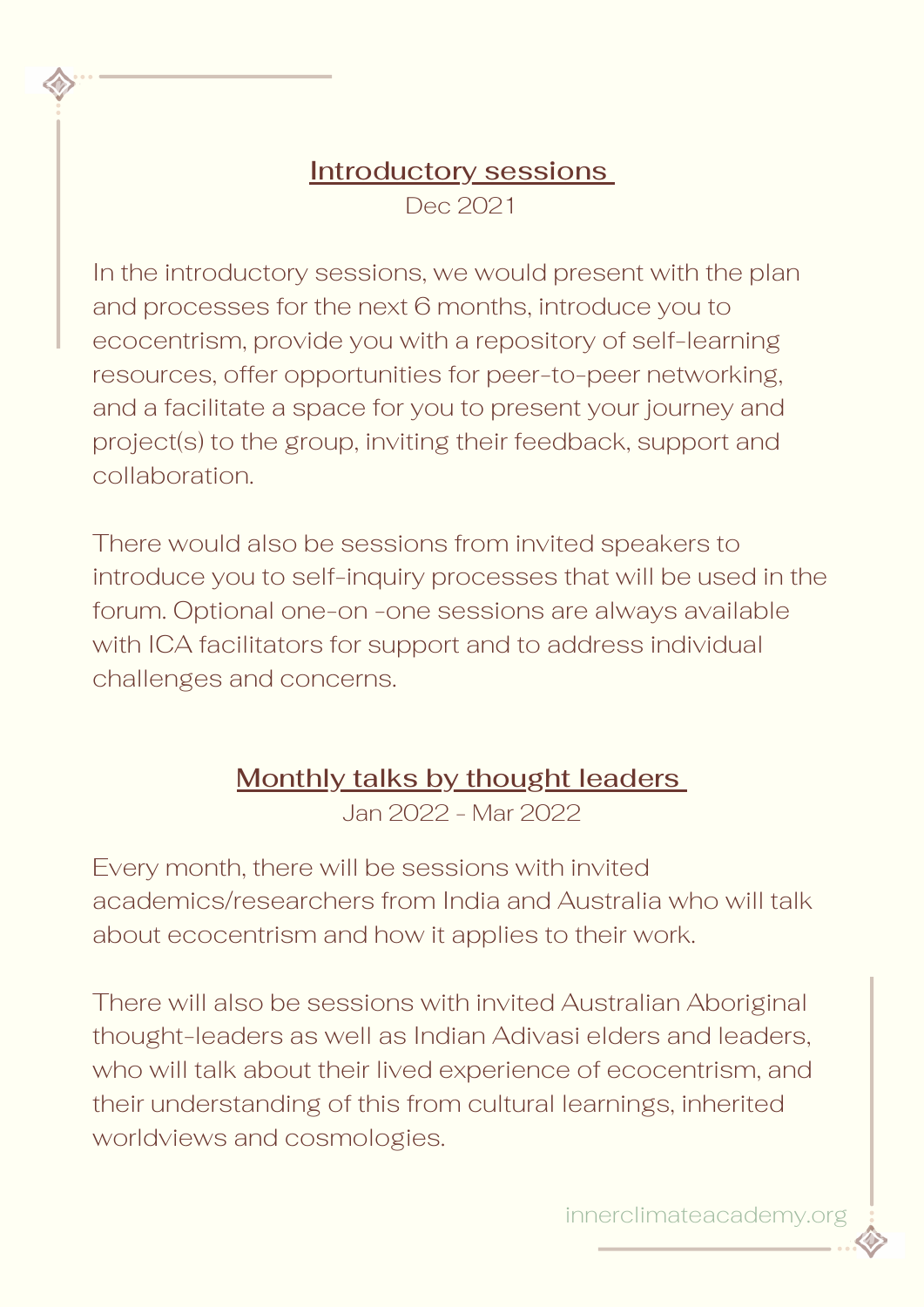## Follow up sessions

Jan 2022 - May 2022

Monthly talks would be followed by facilitated sessions that would support further explorations of the concepts introduced in the talks.

These sessions would focus on integrating these learnings through discussions, brainstorms, conversation cafes, group processes and exercises in self-inquiry. These are designed to bring new knowledge and concepts into your contexts and everyday life - where you would play an active role in investigation (inquiry) of your own world-views and how it affects your leadership and projects, and then, to create spaces for understanding and openness for other world-views and cosmologies.

Project Integration - coaching sessions

Apr 2022 - May 2022 (optional)

Additionally, if you are interested and want to embed your learnings in your project, then in March to April 2022, coaching sessions with experienced mentors will be available. These sessions will include exercises to review, re-imagine and plan for the implementation of your learnings in your project(s).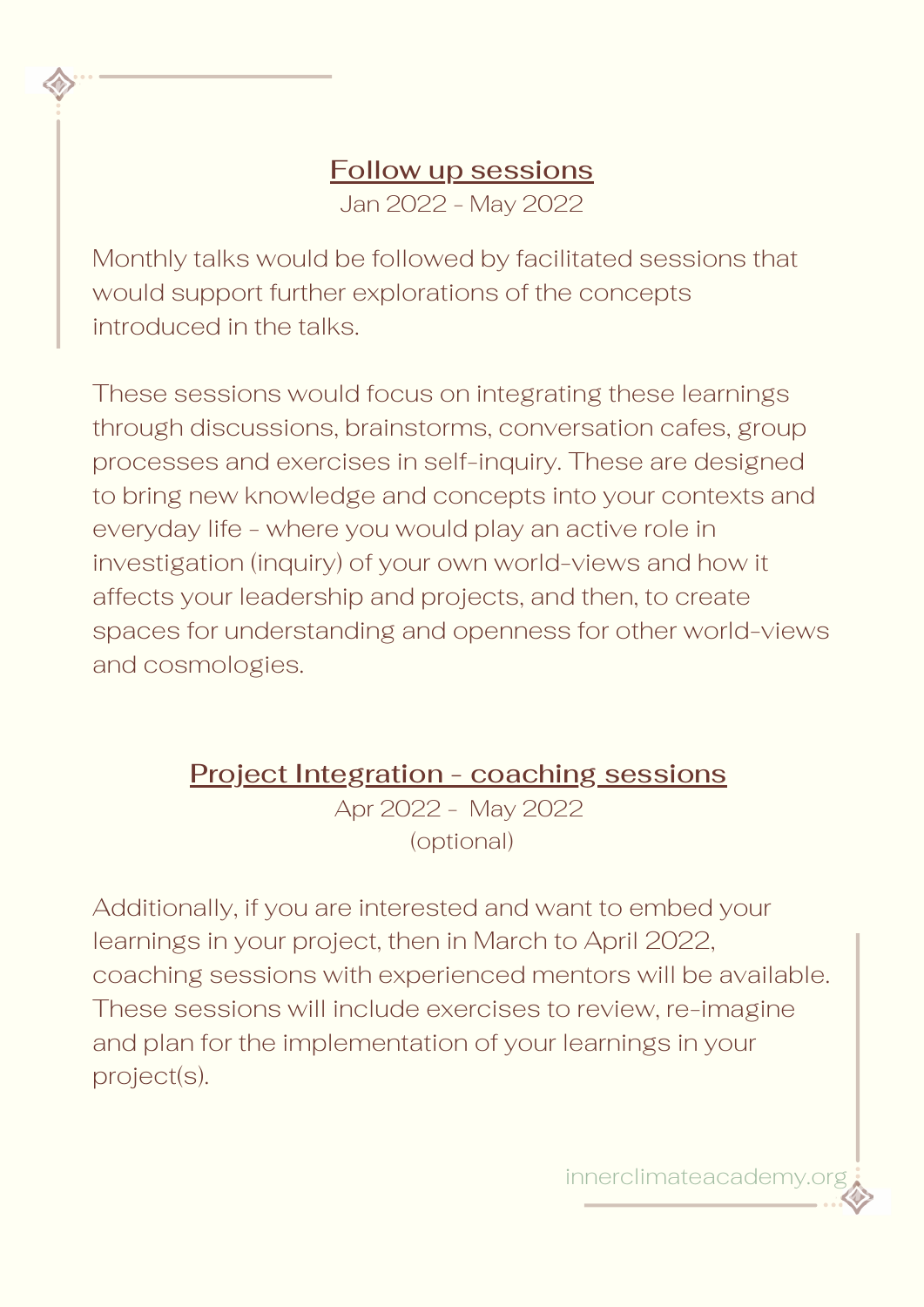## **Overview**

### Time Commitment:

*24 online sessions in total, over a period of 6 months*

## Contribution:

*This is a fully funded programme with limited spots available.*

#### Output:

*You will be invited to share your journey and how the process has impacted you, through writing or any other media. Submissions in suitable formats would then be published (in a book) along with articles from the thought leaders.*



#### Why enroll! !

Diversify your world-view and add depth to your environmental leadership

Access global thoughtleaders in this field

Stay engaged on similar projects as an alumnus of the forum

Access a peer network of like-minded individuals

The opportunity to be coached by experienced international mentors

innerclimateacademy.org